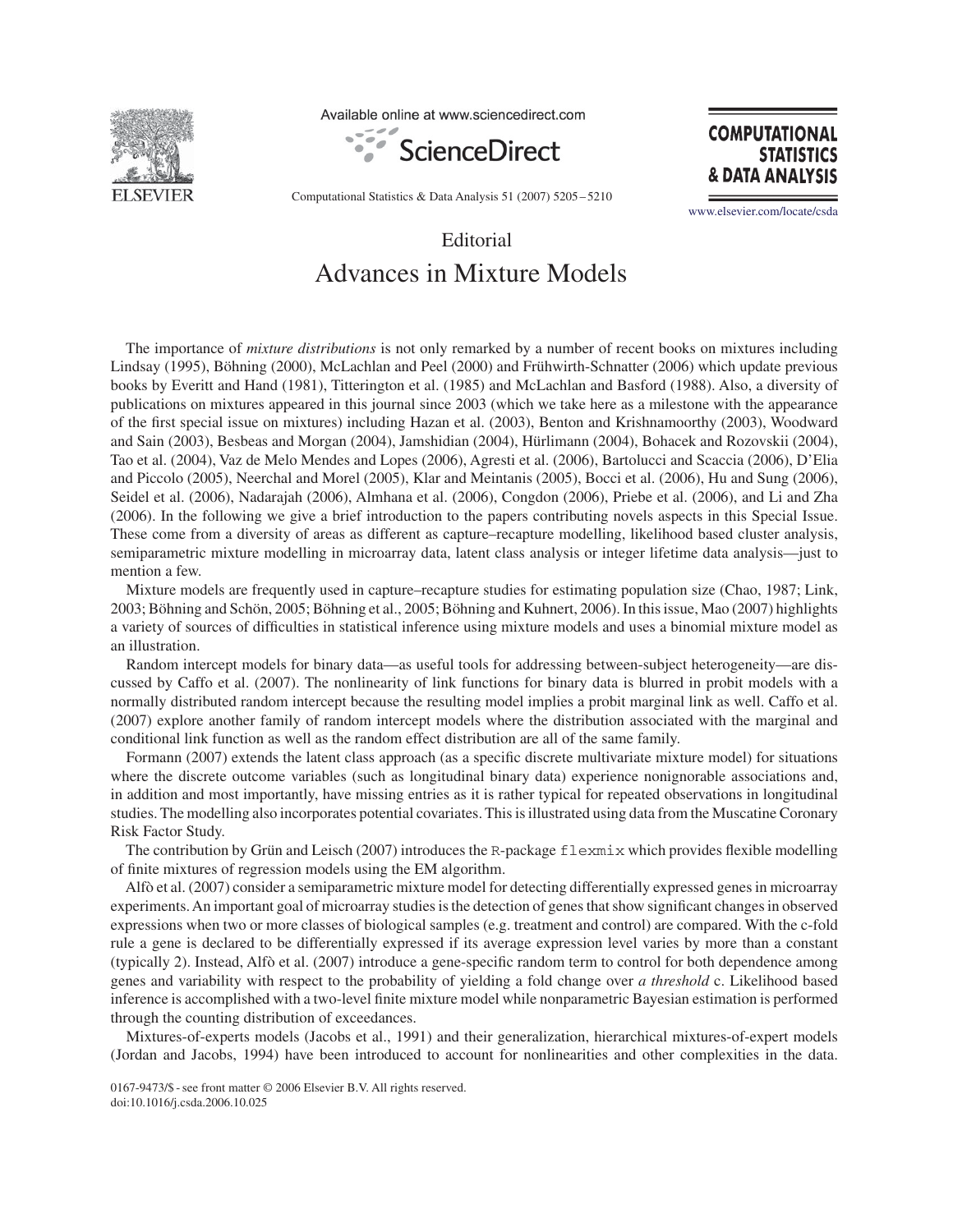Carvalho and Tanner (2007) study a class of hierarchical mixtures of Poisson experts to model nonlinear count time series. Identifiability and maximum likelihood estimation via the EM are discussed. Extending previous results for independent observations, the authors prove asymptotic normality of the maximum likelihood estimator under stationarity and nonstationarity of the covariates vector which may include lags of transformations of a response and lags of external predictors. The performance of standard criteria for selecting the number of experts is examined through Monte Carlo simulations. An application of the proposed model to real data is also given.

An important task in mixture modelling is the determination of the number of components. The generalized likelihood ratio test is often suggested to be used in this context. The limiting distribution of the corresponding test statistic has long remained a mystery. It is well-known that the classical result giving a chi-squared asymptotic distribution is no longer valid here. This field has enjoyed an explosion in activity in the last decade. Garel (2007) gives an overview of very recent advances in the problem of testing homogeneity against a two-component mixture and adds some new results. The questions he addresses range from the determination of the asymptotic distribution to issues on the calculation of the percentage points, and to the assessment of asymptotic power, both for bounded and unbounded parameter sets.

In statistical survey data, usually a large number of values is missing. To deal with this problem, imputation is widely used. This means that missing values are replaced with plausible ones. For modelling incomplete data, parametric and nonparametric methods have been applied. To overcome the drawbacks of both approaches, the authors propose to use a finite mixture of Gaussian distributions as a semiparametric compromise. For estimating the parameters in presence of missing data, a version of the EM developed by Hunt and Jorgensen (2003) is applied by Di Zio et al. (2007). Two imputation strategies based on mixture models are suggested. Their performance in terms of preserving the mean and the covariance structure of the data is evaluated and compared with the commonly used nearest neighbour donor method.

In survival analysis, heterogeneity between individuals is often described by frailty models, where random effects act multiplicatively on the hazard function. This corresponds to a mixture model for survival times. Correlated frailty models (Yashin et al., 1995) are appropriate for clustered survival data, where one often observes correlation among survival times in each group as well as individual unknown risk factors. In Kheiri et al. (2007) the frailty of each individual is a sum of two independent components, a shared within group risk factor common to the individuals in the same group, and an individual frailty component. Kheiri et al. (2007) propose to use an inverse Gaussian distribution for the components of frailty in a correlated frailty model. In a Bayesian analysis framework, a MCMC approach is used to achieve parameter estimation and the deviance information criterion is used to compare models. The method is applied to a set of corneal graft survival time data for illustration.

In the normal mixture model-based approach to density estimation and clustering, the density of a *p*-dimensional random variable is modelled as a mixture of multivariate normal densities. If component covariance matrices are not restricted, this is a highly parameterized model. If the dimension *p* is large relative to the sample size, mixtures of factor analyzers have been proposed to reduce the number of free parameters (see for example McLachlan et al., 2003). The complexity of each component covariance matrix lies between that of the isotropic and full covariance structure model. However, such a model is sensitive to outliers since it uses normal errors and factors. McLachlan et al. (2007) propose to use mixtures of *t*-factor analyzers instead. They derive an EM-type algorithm for fitting the mixtures. The approach is applied to a real data set involving the clustering of gene expression levels on the basis of tissue samples from some microarray experiments.

Likelihood maximization in the case of normal mixtures with covariance heterogeneity suffers from the problem of singularities of the likelihood function at the boundary of the parameter space and of spurious local maxima. Although the usual unconstrained EM does a surprisingly good job if applied with some care, it is of interest to consider constrained versions in order to obtain a parameter space with no singularities and a smaller number of spurious local maxima of the likelihood function. In the spirit of Hathaway (1985), Ingrassia and Rocci (2007) impose constraints on the eigenvalues of the covariance matrices. They give conditions assuring that the EM based on such constraints maintains the monotonicity properties of the usual EM. Different approaches are presented and their performances are compared in a simulation study.

In a Bayesian context, the Markov chain Monte Carlo (MCMC) approach for simulation based approximations of intractable posterior distributions and predictive densities is popular. However, in very complex models it may result in unacceptably long computation times. Variational methods are a fast, deterministic alternative to MCMC methods which have gained recent popularity especially in the machine learning literature (see e.g. Jordan et al., 1999; Corduneanu and Bishop, 2001; Ueda and Ghahramani, 2002). These aim to construct a tight lower bound on the data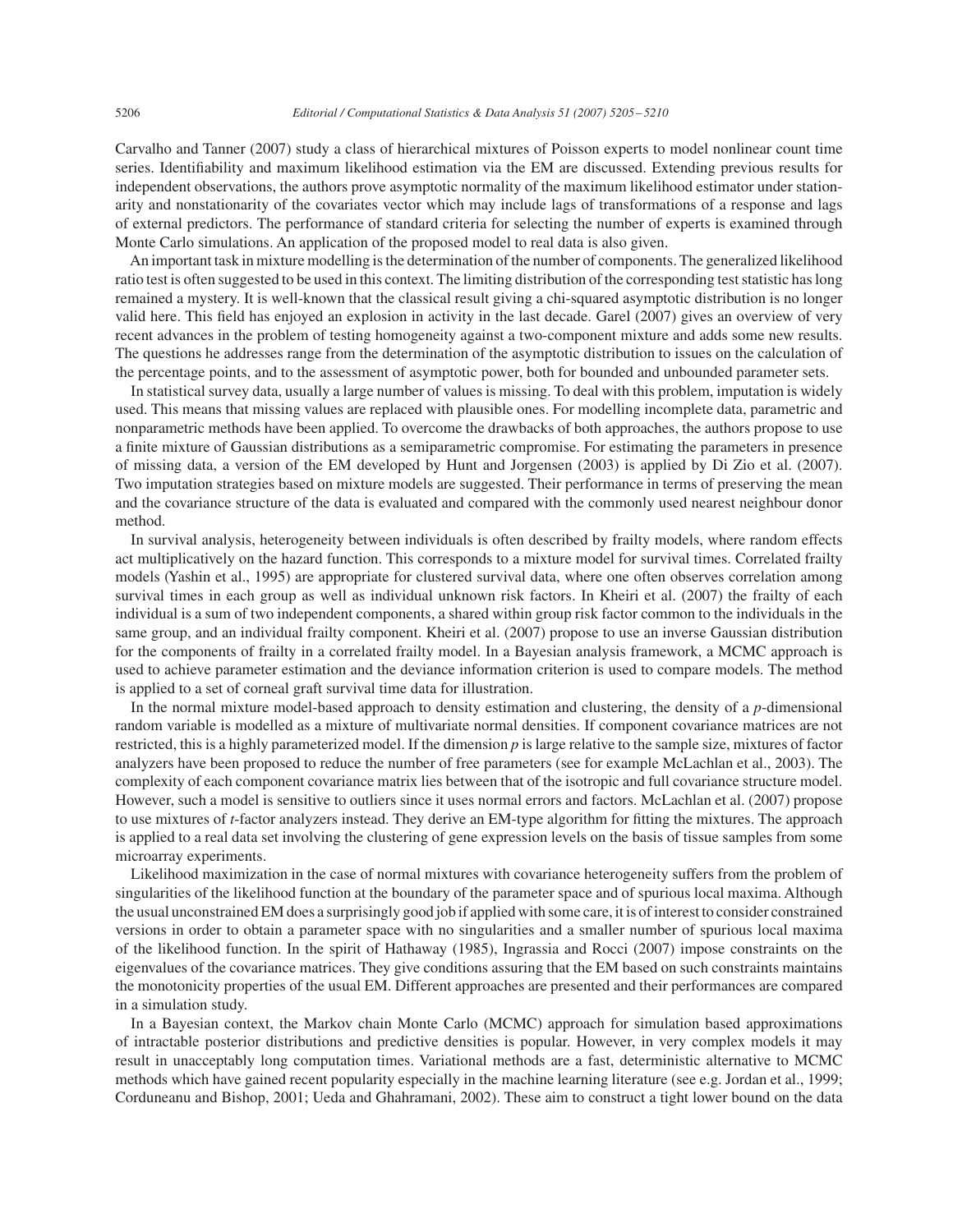marginal likelihood and then optimize this bound using an iterative scheme. McGrory and Titterington (2007) apply the variational method in the context of mixtures of Gaussian (*MoG*) models. They estimate simultaneously the number of mixture components as well as component-specific parameter vectors. They also use the variational algorithm to build a version of the *Deviance Information Criterion* (*DIC*, Spiegelhalter et al., 2002) which is able to handle missing—data models and is therefore applicable to mixtures (see also Celeux et al., 2006).

Finite mixture models have been frequently used to cluster two-way data sets. Recently, three-way data sets have become popular, containing for example attributes (variables) measured on objects (statistical units) in several conditions (occasions, time points, environments, etc.). Basford and McLachlan (1985) have proposed a finite mixture model for the analysis of such data, where the aim is to cluster objects by explicitly taking simultaneously into account the information on variables and occasions. Hunt and Basford (1999, 2001) have extended the approach to deal with categorical variables in unbalanced panels, while Meulders et al. (2002) have proposed a constrained latent class model for the analysis of three-way binary data.All these models assume that cases belong to the same cluster in all investigated situations. Vermunt (2007) proposes an extension of this approach assuming that objects may be in a different latent class depending on the situation or, more specifically, objects are clustered with respect to the probability of being in a particular latent class at a given situation. Relevant work in this topic include, among others, Böhning et al. (2000) and Knorr-Held and Raßer (2000). Vermunt (2007) considers the three ways as hierarchically nested levels and models a mixture distribution at each of the two higher levels; i.e., one at the object and one at the object-in-occasion level. The proposed model is an adaptation of the multilevel latent class model by Vermunt (2003) to continuous responses and has the advantage that it may yield more parsimonious and insightful solutions than the Basford and McLachlan (1985) model.

Finite mixture models also play a vital role in life testing and reliability. An identifiable mixture model of two inverse Weibull distributions is introduced by Sultan et al. (2007). The corresponding hazard function is computed and the estimation of the parameters is solved via the EM algorithm. Some simulation studies are carried out to illustrate the performance of the estimation technique. Discrete lifetime data frequently arise in reliability, economics, finance, etc. A simple estimator of the hazard rate is usually based on empirical proportions of failure. However, tail probabilities may be badly estimated. Following Böhning and Patilea (2005), Karlis and Patilea (2007) consider semiparametric mixtures of power series distributions, a class which is flexible enough to model adequately a wide range of discrete lifetime data. By estimating the unknown mixing distribution through nonparametric maximum likelihood they obtain smoother individual probabilities estimates and therefore a smoother estimator for the hazard rate. Wald-type as well as bootstrap confidence intervals are constructed. Parametric bootstrapping from the estimated mixture is quite common in the mixture literature, see for instance Böhning (2000), McLachlan and Peel (2000) for theoretical motivations and Zheng and Frey (2004), Böhning et al. (2005) and van der Heijden et al. (2003) for discussions in specific contexts. Using a simulation study, Karlis and Patilea (2007) show that bootstrap confidence intervals have better properties than Wald-type CIs, like smaller length for fixed confidence levels especially for tail hazards.

Consider now a response vector of correlated binary variables. A common approach is to introduce some vector of latent variables and to model their joint distribution given the covariates, like for instance in the multivariate probit model. Jara et al. (2007) propose a more flexible modeling for the distribution of the latent vector using mixtures of multivariate normal distributions with respect to both location and covariance. Their approach is a nonparametric Bayesian one and relies on Dirichlet process priors. Jara et al. (2007) illustrate their proposal by an application to caries research.

Mixture models are quite popular for classifying data, but they become of little use with very large amounts of observations due to the limited memory and computational power. Steiner and Hudec (2007) look at huge data sets and propose a two-step strategy for estimating a mixture of multivariate normal laws. First, the data is pre-clustered into a much smaller number of groups using any partition method suitable for large data sets. The groups are represented by their sufficient statistics (mean vector, estimated covariance matrix, number of observations in the group). In the second step, the mixture is estimated using a variant of the EM algorithm that takes into account the structural information summarized by the covariance within groups. Steiner and Hudec (2007) illustrate their method with a real data set from a web-usage mining application.

Sometimes it is desirable to work with a mixture model that is more flexible than a parametric mixture. Bordes et al. (2007) consider the semiparametric location mixture  $\sum_{j=1}^{m} \lambda_j f(x - \mu_j)$ , where the  $\lambda_j$ ,  $\mu_j$  are unknown parameters and furthermore *f* is a symmetric but otherwise unspecified density. They propose a generalization of the EM algorithm for the analysis of such semiparametric mixtures and study its performance with Monte Carlo simulations as well as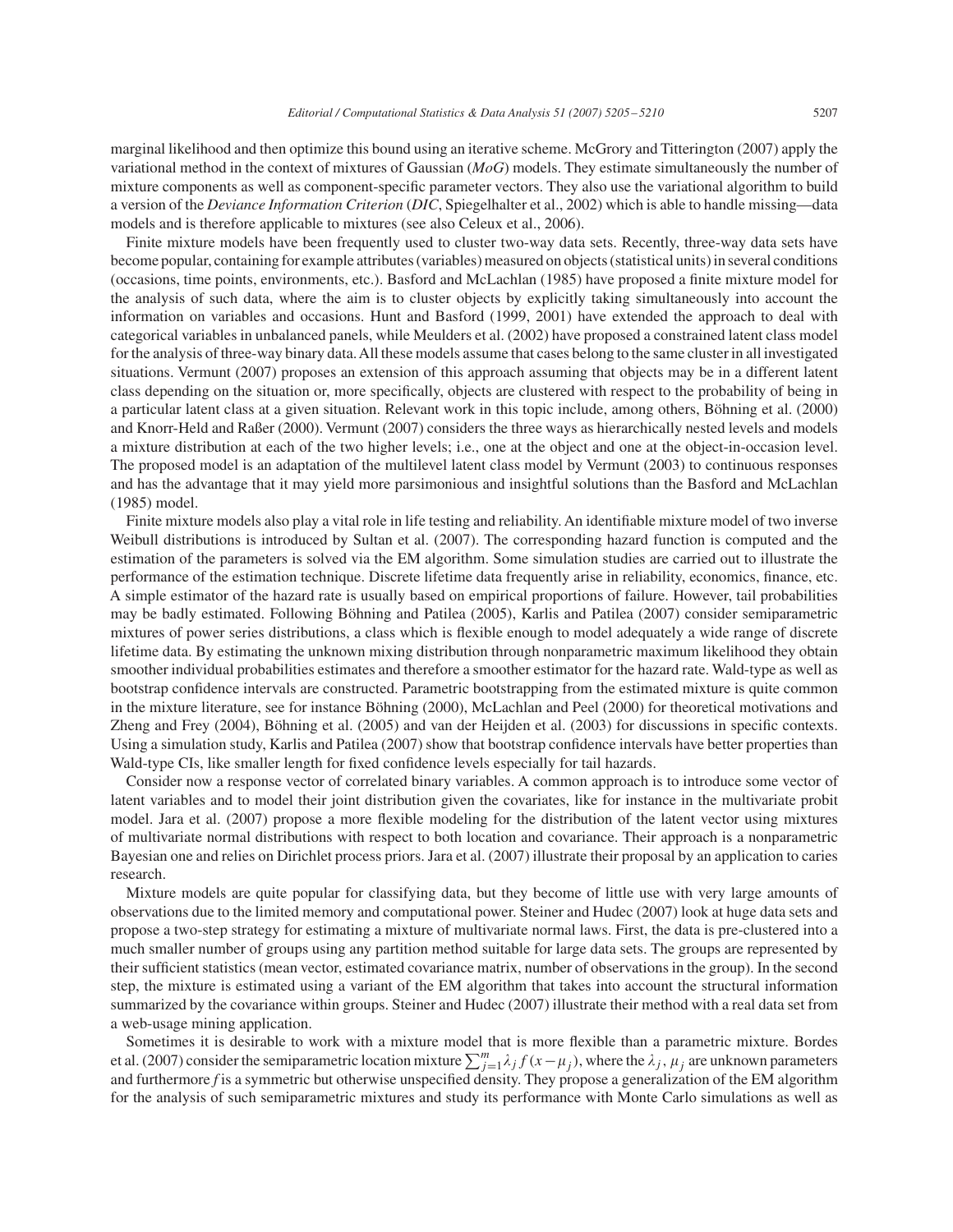comparisons with existing methods. Eilers and Borgdorff (2007) pursue flexibility of the component density *f* in the context of the EM algorithm by estimating *f* in the M-step with a penalized smoother that moves the smoothed estimate towards a log-concave density. They use the resulting model for clustering univariate data and show how to extend the methodology to bivariate data with independent marginals.

Computational advances on approximation techniques such as MCMC methods have been a keystone to Bayesian analysis of mixture models. Mixtures of multinomial and negative-multinomial distributions are addressed by Rufo et al. (2007). In their paper, a classical framework addressing the main topics in a Bayesian analysis is developed for the case with a known number of components. In particular, a Stephens' type algorithm for solving the label-switching problem is adapted.

This special issue on mixture models stems from a special track on mixture models at the recent IASC-CSDAconference on *Computational Statistics and Data Analysis*, taken place in Limassol, Cyprus, October 28–31, 2005. A conference in Hamburg (Germany) in 2001 on *Recent Developments in Mixture Models* tried to capture contemporary issues of debate in this area and have them discussed in a broader audience. A special issue of CSDA collected some of these topics and put them together in a common context (Böhing and Seidel , 2003). Since the appearance of that special issue new developments took place which are the subject of the current special issue. The guest editors would also acknowledge the help of Geoff McLachlan (Brisbane, Australia) and Matthias Greiner (Berlin, Germany) in organizing the special track. Special thanks go to several referees. Without their continuous efforts the reviewing could not have been done. Finally, the guest editors would express their sincerest thanks to the CoEditor Erricos John Kontoghiorghes.

## **References**

- Agresti, A., Caffo, B., Ohman-Strickland, P., 2006. Examples in which misspecification of a random effects distribution reduces efficiency, and possible remedies. Comput. Statist. Data Anal. 47, 639–653.
- Alfò, M., Farcomeni, A., Tardella, L., 2007. Robust semiparametric mixing for detecting differentially expressed genes in microarray experiments. Comput. Statist. Data Anal. (this issue), 10.1016/j.csda.2006.08.009.
- Bartolucci, F., Scaccia, L., 2006. The use of mixtures for dealing with non-normal regression errors. Comput. Statist. Data Anal. 48, 821–834.
- Benton, D., Krishnamoorthy, D., 2003. Computing discrete mixtures of continuous distributions: noncentral chisquare, noncentral t and the distribution of the square of the sample multiple correlation coefficient. Comput. Statist. Data Anal. 43, 249–267.
- Besbeas, P., Morgan, B.T.J., 2004. Integrated squared error estimation of normal mixtures. Comput. Statist. Data Anal. 44, 517–526.
- Bocci, L., Vicari, D., Vichi, M., 2006. A mixture model for the classification of three-way proximity data. Comput. Statist. Data Anal. 50, 1625–1654.
- Bohacek, S., Rozovskii, B., 2004. A diffusion model of roundtrip time. Comput. Statist. Data Anal. 45, 25–50.
- Böhning, D., 2000. Computer-Assisted Analysis of Mixtures and Applications. Meta-Analysis, Disease Mapping and Others. Chapman & Hall/CRC, Boca Raton.
- Böhning, D., Kuhnert, R., 2006. The equivalence of truncated count mixture distributions and mixtures of truncated count distributions. Biometrics. 62, 1207–1215.
- Böhning, D., Patilea, V., 2005. Asymptotic normality in mixtures of discrete distributions. Scand. J. Statist. 32, 115–132.
- Böhning, D., Schön, D., 2005. Nonparametric maximum likelihood estimation of the population size based upon the counting distribution. J. Roy. Statist. Soc., Ser. C, Appl. Statist. 54, 721–737.
- Böhing, D., Seidel, W., 2003. Recent developments in mixture models. Comput. Statist. Data Anal. 41, 349–357.
- Böhning, D., Dietz, E., Schlattmann, P., 2000. Space-time mixture modelling of public health data. Statist. Med. 9, 2333–2344.
- Böhning, D., Dietz, E., Kuhnert, R., Schön, D., 2005. Mixture models for capture–recapture count data. Statist. Methods Appl. 4, 29–43.
- Bordes, L., Chauveau, D., Vandekerkhove, P., 2007. A stochastic EM algorithm for a semiparametric mixture model. Comput. Statist. Data Anal. (this issue), 10.1016/j.csda.2006.08.015.
- Caffo, B., An, M.-W., Rohde, C., 2007. Flexible random intercept models for binary outcomes using mixtures of normals. Comput. Statist. Data Anal. (this issue), 10.1016/j.csda.2006.09.031.
- Carvalho, A.X., Tanner, M.A., 2007. Modelling nonlinear count time series with local mixtures of Poisson autoregressions. Comput. Statist. Data Anal. (this issue), 10.1016/j.csda.2006.09.032.
- Celeux, G., Forbes, F., Robert, C., Titterington, D.M., 2006. Deviance Information Criteria for missing data models with discussion. Bayesian Anal., in print, published online.
- Chao, A., 1987. Estimating the population size for capture–recapture data with unequal capture probabilities. Biometrics 43, 783–791.
- Congdon, P., 2006. A model for non-parametric spatially varying regression effects. Comput. Statist. Data Anal. 50, 422–445.
- Corduneanu, A., Bishop, C.M., 2001. Variational Bayesian model selection for mixture distributions. In: Jaakkola, T., Richardson, T. (Eds.), Artificial Intelligence and Statistics. Morgan Kaufmann, Los Altos, CA, pp. 27–34.
- D'Elia, A., Piccolo, D., 2005. A mixture model for preferences data analysis. Comput. Statist. Data Anal. 49, 917–934.
- Di Zio, M., Guarnera, U., Luzi, O., 2007. Imputation through finite Gaussian mixture models. Comput. Statist. Data Anal. (this issue), 10.1016/j.csda.2006.10.002.
- Eilers, P.H.C., Borgdorff, M.W., 2007. Non-parametric log-concave mixtures. Comput. Statist. Data Anal. (this issue), 10.1016/j.csda.2006.08.027.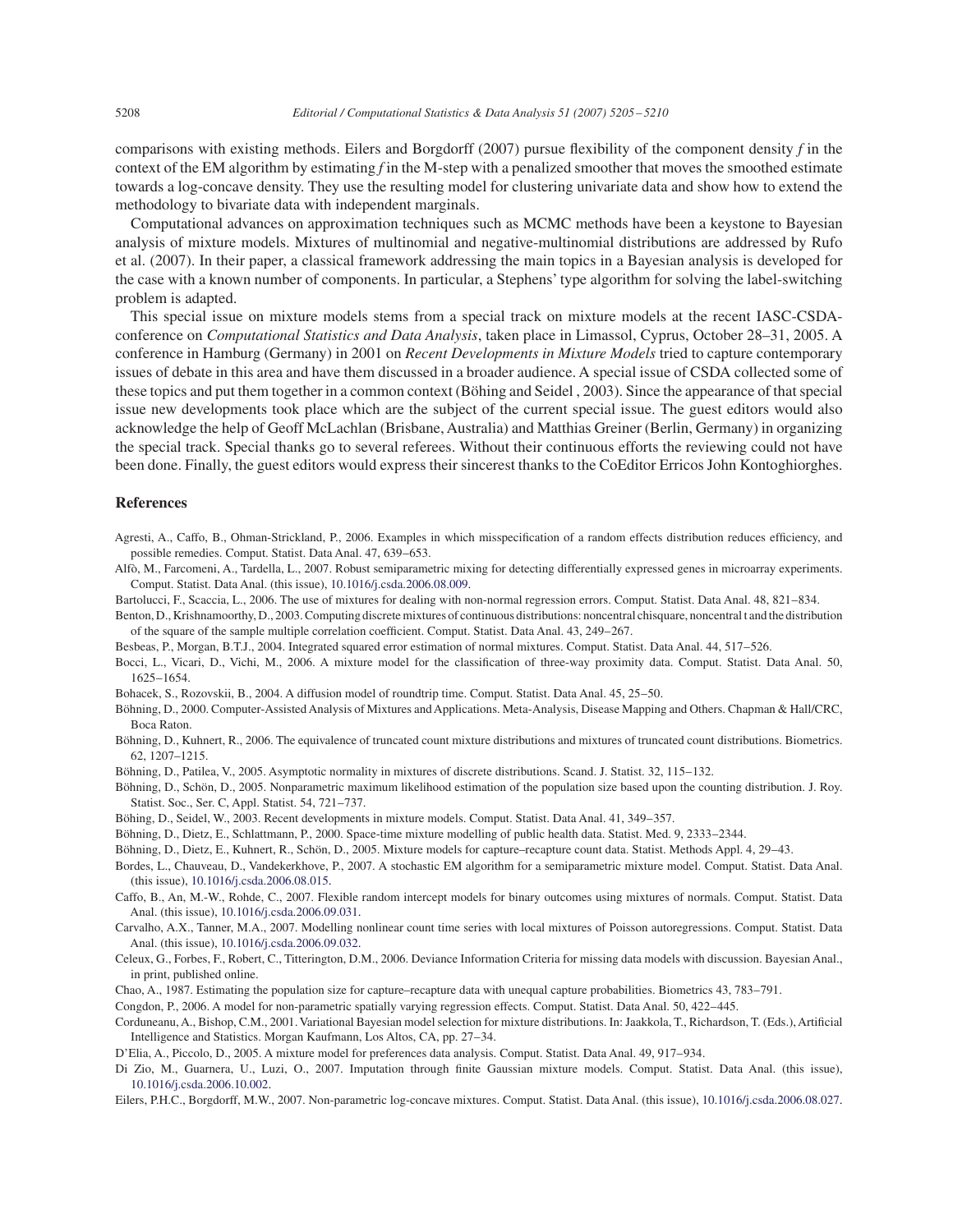- Formann, A.K., 2007. Mixture analysis of multivariate categorical data with covariates and missing entries. Comput. Statist. Data Anal. (this issue), 10.1016/j.csda.2006.08.020.
- Frühwirth-Schnatter, S., 2006. Finite Mixture and Markov Switching Models. Springer, Heidelberg.
- Garel, B., 2007. Recent asymptotic results in testing for mixtures. Comput. Statist. Data Anal. (this issue), 10.1016/j.csda.2006.09.033.
- Grün, B., Leisch, F., 2007. Fitting finite mixtures of generalized linear regressions in *R*. Comput. Statist. Data Anal. (this issue), 10.1016/j.csda.2006.08.014.
- Hathaway, R.J., 1985. A constrained formulation of maximum-likelihood estimation for normal mixture distributions. Ann. Statist. 13, 795–800.
- Hazan, A., Landsmanm, Z., Makov, U.E., 2003. Robustness via a mixture of exponential power distributions. Comput. Statist. Data Anal. 42, 111–121.
- Hu, T., Sung, S.Y., 2006. A hybrid EM approach to spatial clustering. Comput. Statist. Data Anal. 50, 1188–1205.
- Hunt, L.A., Basford, K.E., 1999. Fitting a mixture model to three-mode three-way data with categorical and continuous missing information. J. Classification 18, 283–296.
- Hunt, L.A., Basford, K.E., 2001. Fitting a mixture model to three-mode three-way data with missing information. J. Classification 18, 209–226.
- Hunt, L., Jorgensen, M., 2003. Mixture model clustering for mixed data with missing information. Comput. Statist. Data Anal. 41, 429–440.

Hürlimann, W., 2004. Fitting bivariate cumulative returns with copulas. Comput. Statistist. Data Anal. 45, 355–372.

- Ingrassia, S., Rocci, R., 2007. Constrained monotone EM algorithms for finite mixture of multivariate Gaussians. Comput. Statist. Data Anal. (this issue), 10.1016/j.csda.2006.10.011.
- Jacobs, R., Jordan, M., Nowlan, S., Hinton, G., 1991. Adaptive mixtures of local experts. Neural Comput. 3, 79–87.
- Jamshidian, M., 2004. On algorithms for restricted maximum likelihood estimation. Comput. Statist. Data Anal. 45, 137–157.
- Jara, A., Garcia-Zattera, M.-J., Lesaffre, E., 2007. A Dirichlet process mixture model for the analysis correlated binary responses. Comput. Statist. Data Anal. (this issue), 10.1016/j.csda.2006.09.010.
- Jordan, M., Jacobs, R., 1994. Hierarchical mixtures-of-experts and the EM algorithm. Neural Comput. 6, 181–214.
- Jordan, M.I., Ghahramani, Z., Jaakkola, T.S., Saul, L.K., 1999. An introduction to variational methods for graphical models. Mach. Learning 37, 183–233.
- Karlis, D., Patilea, V., 2007. Confidence intervals of the hazard rate function for discrete distributions using mixtures. Statist. Data Anal. (this issue), 10.1016/j.csda.2006.07.037.
- Kheiri, S., Kimber, A., Meshkani, M.R., 2007. Bayesian analysis of an inverse Gaussian correlated frailty model. Comput. Statist. Data Anal. (this issue), 10.1016/j.csda.2006.07.026.
- Klar, B., Meintanis, S.G., 2005. Tests for normal mixtures based on the empirical characteristic function. Comput. Statist. Data Anal. 49, 227–242.

Knorr-Held, L., Raßer, S., 2000. Bayesian detection of clusters and discontinuities in disease maps. Biometrics 56, 13–21.

- Li, J., Zha, H., 2006. Two-way Poisson mixture models for simultaneous document classification and word clustering. Comput. Statist. Data Anal. 50, 163–180.
- Lindsay, B.G., 1995. Mixture models: theory geometry and applications. NSF-CBMS Regional Conference Series in Probability and Statistics, vol. 5. Institute of Mathematical Statistics, Hayward.
- Link, W.A., 2003. Nonidentifiability of population size from capture–recapture data with heterogenous detection populations. Biometrics 59, 1123–1130.
- Mao, C.X., 2007. Estimating population sizes for capture-recapture sampling with binomial mixtures. Comput. Statist. Data Anal. (this issue), 10.1016/j.csda.2006.09.025.
- McGrory, C.A., Titterington, D.M., 2007. Variational approximations in Bayesian model selection for finite mixture distributions. Comput. Statist. Data Anal. (this issue), 10.1016/j.csda.2006.07.020.
- McLachlan, G.J., Basford, K.E., 1988. Mixture Models. Inference and Applications to Clustering. Marcel Dekker, New York.
- McLachlan, G.J., Peel, D., 2000. Finite Mixture Models. Wiley, New York.
- McLachlan, G.J., Peel, D., Bean, R.W., 2003. Modelling high-dimensional data by mixtures of factor analyzers. Comput. Statist. Data Anal. 41, 379 –388.
- McLachlan, G.J., Bean, R.W., Ben-Tovim Jones, L., 2007 Extension of the mixture of factor analyzers model to incorporate the multivariate *t*-Distribution. Comput. Statist. Data Anal. (this issue), doi:10.1016/j.csda.2006.09.015.
- Meulders, M., DeBoeck, P., Kuppens, P., Van Mechelen, I., 2002. Constrained latent class analysis of three-way three-mode data. J. Classification 19, 277–302.
- Nadarajah, S., 2006. Information matrices for Laplace and Pareto mixtures. Comput. Statist. Data Anal. 50, 950–966.
- Neerchal, N.K., Morel, J.G., 2005. An improved method for the computation of maximum likelihood estimates for multinomial overdispersion models. Comput. Statist. Data Anal. 49, 33–43.
- Priebe, C.E., Miller, M.I., Ratnanather, T., 2006. Segmenting magnetic resonance images via hierarchical mixture modelling. Comput. Statist. Data Anal. 50, 551–567.
- Rufo, M.J., Pérez, C.J., Martín, J., 2007. Bayesian analysis of finite mixtures of multinomial and negative-multinomial distributions. Comput. Statist. Data Anal. (this issue), 10.1016/j.csda.2006.09.026.
- Seidel, W., Sever, K., Ševčiková, H., 2006. Efficient calculation of the NPMLE of a mixing distribution for mixtures of exponentials. Comput. Statist. Data Anal. 50, 1248–1271.
- Spiegelhalter, D.J., Best, N.G., Carlin, B.P., Van der Linde, A., 2002. Bayesian measures of model complexity and fit (with discussion). J. Roy. Statist. Soc., Ser. B 64, 583–639.
- Steiner, P.M., Hudec, M., 2007. Classification of large data sets with mixture models via sufficient EM. Comput. Statist. Data Anal. (this issue), 10.1016/j.csda.2006.09.014.
- Sultan, K.S., Ismail, M.A., Al-Moisheer, A.S., 2007. Mixture of two inverse Weibull distributions: properties and estimation. Comput. Statist. Data Anal. (this issue), 10.1016/j.csda.2006.09.016.